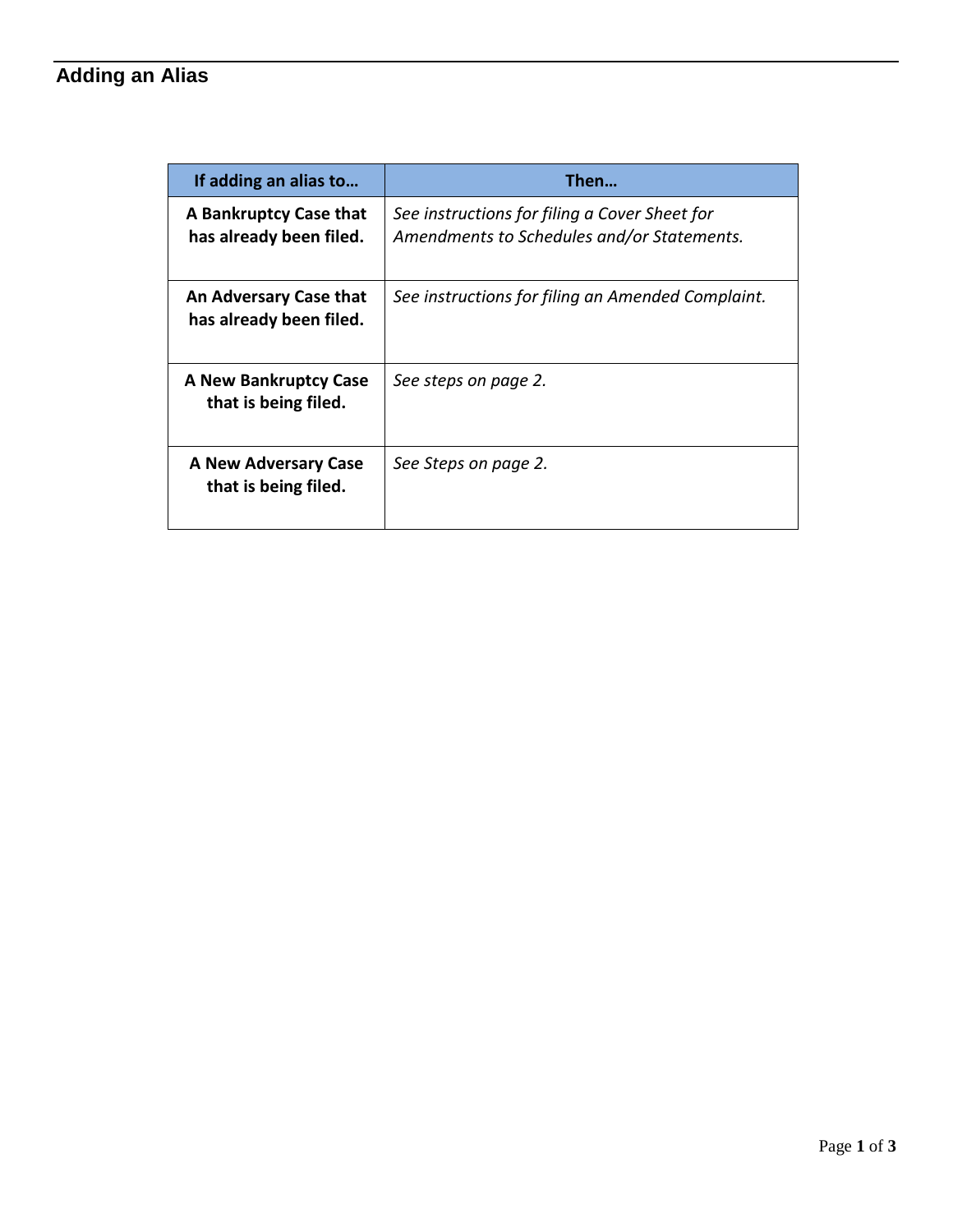| <b>STEP</b> | <b>ACTION</b>  |                                                                                                                                                                                                                                                                                                                                                                                                                                                                                                                                                                          |  |  |  |  |  |  |
|-------------|----------------|--------------------------------------------------------------------------------------------------------------------------------------------------------------------------------------------------------------------------------------------------------------------------------------------------------------------------------------------------------------------------------------------------------------------------------------------------------------------------------------------------------------------------------------------------------------------------|--|--|--|--|--|--|
| 1           |                |                                                                                                                                                                                                                                                                                                                                                                                                                                                                                                                                                                          |  |  |  |  |  |  |
|             | If<br>Then     |                                                                                                                                                                                                                                                                                                                                                                                                                                                                                                                                                                          |  |  |  |  |  |  |
|             | New Bankruptcy | <b>Debtor Information</b><br>First name<br>Last name<br>Middle<br><b>Title</b><br><b>Generation</b><br>name<br><b>SSN/ITIN</b><br>Tax Id/EIN<br>12-1234567<br>□ 999.99.9999<br>Address 1<br>Office<br>Address 2<br>Address 3<br>State<br>City<br>$\mathbf{Zip}$<br>Country<br>County<br>×<br>Phone<br>Fax<br>E-mail<br>Party text<br>le parent / affiliate   Review   Add all aliases and corporate parents or affiliates<br>Alias.<br>before clicking the Submit button<br>Cancel Clear<br>Submit<br>$\triangleright$ Click [Alias] from the debtor information screen. |  |  |  |  |  |  |
|             | New Adversary  | <b>Plaintiff Information</b><br>Office<br>Address 1<br>Address 2<br>Address 3<br>City<br><b>State</b><br>Zip<br><b>County</b><br><b>Country</b><br>Phone<br>Fax<br>$E$ -mail<br>Party text<br>Role in Bankruptcy Case<br>$\checkmark$<br>rate parent / affiliate.   Review.   Add all additional attorneys, aliases and corporate parents or affiliates<br>Add additional attorney   Alias.<br>Submit Cancel Clear                                                                                                                                                       |  |  |  |  |  |  |
|             |                | <b>Defendant Information</b><br>Office<br>Address 1<br><b>Address 3</b><br>Address 2<br><b>State</b><br>Zip<br><b>City</b><br><b>County</b><br><b>Country</b><br>×<br>Phone<br>Fax  <br>E-mail<br>Party text<br>Role in Bankruptcy Case<br>$\checkmark$<br>Review Add all aliases and corporate parents or affiliates<br>before clicking the Submit button.<br>Alias<br>porate parent / affiliate<br>Submit Cancel Clear<br>$\triangleright$ Click [Alias] from the plaintiff information<br>screen and/or the defendant information screen.                             |  |  |  |  |  |  |
|             |                |                                                                                                                                                                                                                                                                                                                                                                                                                                                                                                                                                                          |  |  |  |  |  |  |